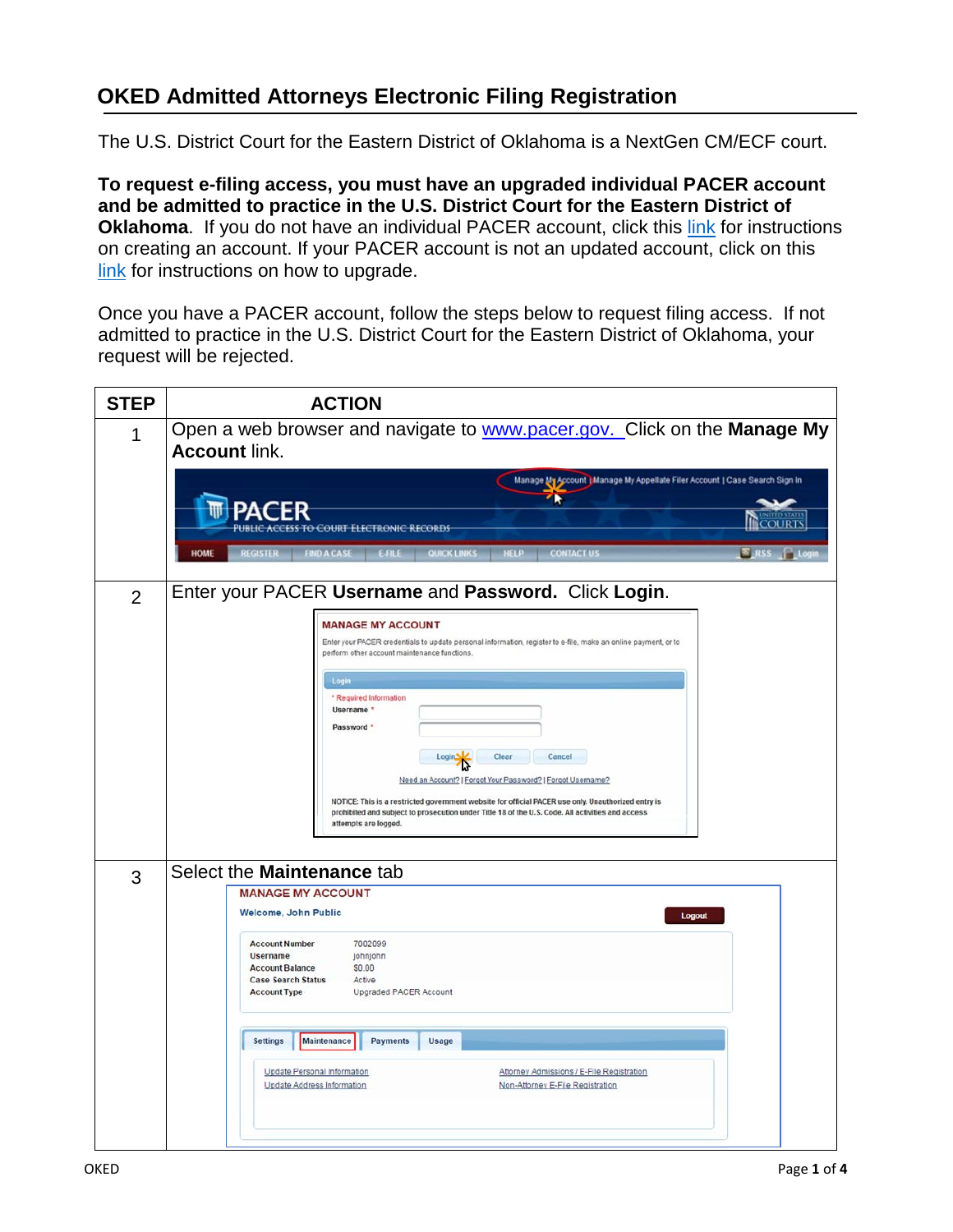| 4              | <b>Select Attorney Admission/E-File Registration</b>                                                                                                                                                                                              |  |  |
|----------------|---------------------------------------------------------------------------------------------------------------------------------------------------------------------------------------------------------------------------------------------------|--|--|
|                | <b>Settings</b><br><b>Maintenance</b><br><b>Payments</b><br>Usage                                                                                                                                                                                 |  |  |
|                | <b>Update Personal Information</b><br>Attorney Admissions / E-File Registration<br><b>Update Address Information</b><br>Non-Attorney E-File Registration                                                                                          |  |  |
| 5              | From the Court Type list, select U.S. District Courts. From the Court list,<br>select Oklahoma Eastern District - NextGen. Click Next.                                                                                                            |  |  |
|                | IN WHAT COURT DO YOU WANT TO PRACTICE?<br>* Required Information<br>Court Type *<br>U.S. District Courts<br>Court *<br>Oklahoma Eastern District Court (test) - NextGe                                                                            |  |  |
|                | Note: Centralized attorney admissions and e-file registration are currently not available for all courts. If you do not see a court<br>listed, please visit that court's website. For a listing of all court websites visit the Court Links Page. |  |  |
|                | <b>Next</b><br><b>Reset</b><br>Cancel                                                                                                                                                                                                             |  |  |
| 6              | On the "What Would You Like to Apply/Register For?" screen, click the E-File<br><b>Registration Only link.</b><br><b>WHAT WOULD YOU LIKE TO APPLY/REGISTER FOR?</b>                                                                               |  |  |
|                | <b>Attorney Admissions and E-File</b>                                                                                                                                                                                                             |  |  |
|                | <b>E-File Registration Only</b>                                                                                                                                                                                                                   |  |  |
|                | <b>Pro Hac Vice</b>                                                                                                                                                                                                                               |  |  |
|                | <b>Federal Attorney</b>                                                                                                                                                                                                                           |  |  |
| $\overline{7}$ | Complete all sections of the Additional Filer Information screen and click Next.                                                                                                                                                                  |  |  |
|                | *Failure to provide information may result in a delay or rejection of e-filing privileges.                                                                                                                                                        |  |  |
|                | Additional Filer Information                                                                                                                                                                                                                      |  |  |
|                | <b>Already Admitted at Court</b><br>ARKANSAS EASTERN DISTRICT COURT<br>×                                                                                                                                                                          |  |  |
|                | Court Bar ID<br><b>Other Names Used</b>                                                                                                                                                                                                           |  |  |
|                | <b>Most Recent Case</b><br>(in court where you are<br>registering)                                                                                                                                                                                |  |  |
|                | <b>State Bar ID</b>                                                                                                                                                                                                                               |  |  |
|                | State<br>Select State                                                                                                                                                                                                                             |  |  |
| 8              | You MUST complete the Delivery Method and Formatting section of the form.<br>This is used for electronic notification in cases in which you are involved. Email<br>address information comes from your existing PACER information.                |  |  |
|                |                                                                                                                                                                                                                                                   |  |  |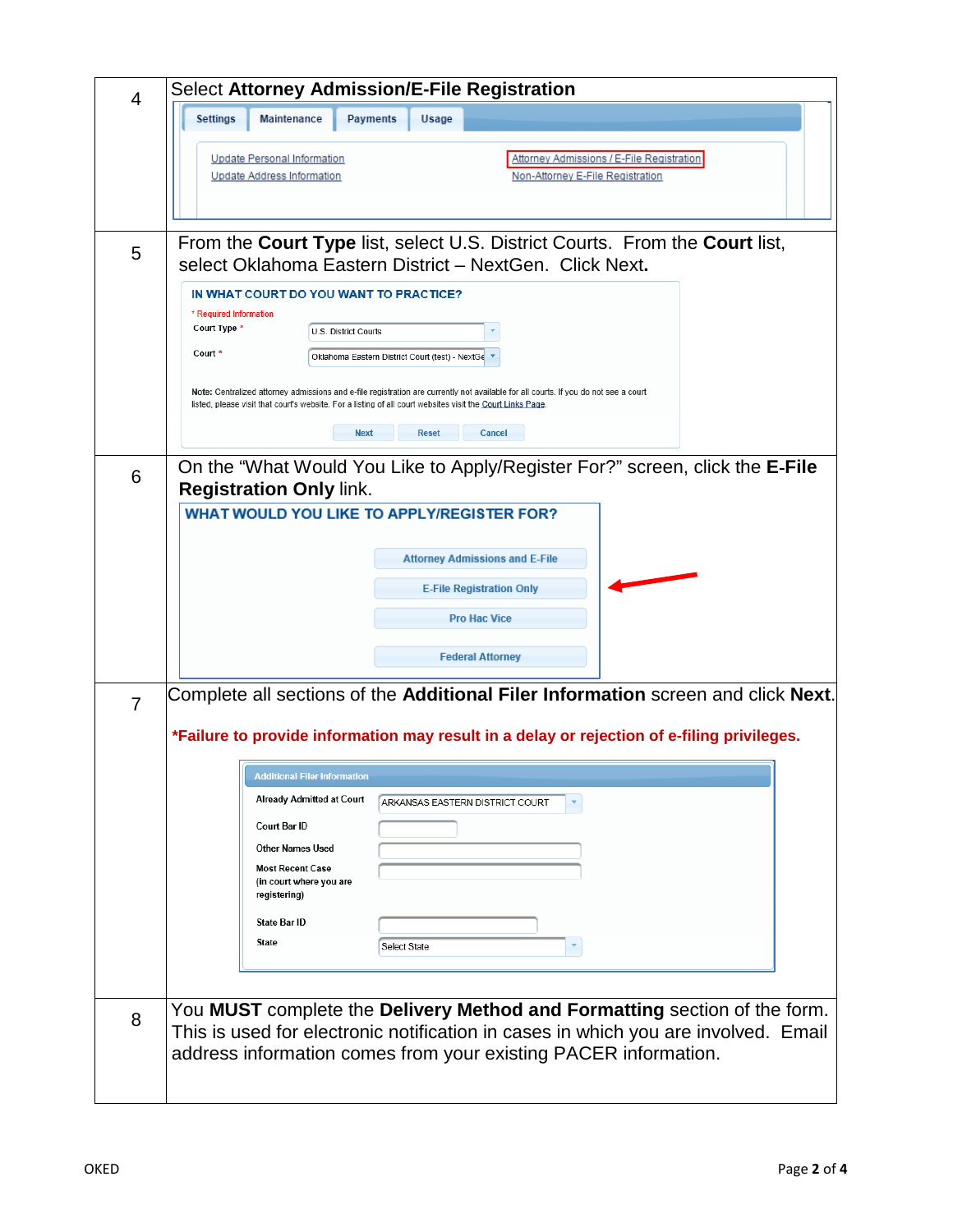|    | Check the box to use a different email if desired. Email Frequency and Email<br>Format are required and are also used for electronic notice in your cases. |                                                                                                                                                                                                                                              |
|----|------------------------------------------------------------------------------------------------------------------------------------------------------------|----------------------------------------------------------------------------------------------------------------------------------------------------------------------------------------------------------------------------------------------|
|    | <b>Delivery Method and Formatting</b>                                                                                                                      |                                                                                                                                                                                                                                              |
|    |                                                                                                                                                            | Use a different email. Checking this will clear the primary email fields below.                                                                                                                                                              |
|    | Primary Email *                                                                                                                                            | john.q.public@yourdomain.com                                                                                                                                                                                                                 |
|    | Confirm Primary Email *                                                                                                                                    | john.q.public@yourdomain.com                                                                                                                                                                                                                 |
|    | <b>Email Frequency</b>                                                                                                                                     | Select Email Frequency                                                                                                                                                                                                                       |
|    | Email Format *                                                                                                                                             | <b>HTML</b>                                                                                                                                                                                                                                  |
|    |                                                                                                                                                            |                                                                                                                                                                                                                                              |
|    |                                                                                                                                                            | In Email Frequency dropdown, Select Once Per Day for a daily summary<br>notification or At The Time of Filing for individual notice. Select HTML from the<br><b>Email Format</b> dropdown unless you are having difficulty with your emails. |
| 9  |                                                                                                                                                            | Click Add Credit Card to enter payment information, if desired. Providing a<br>credit card is optional. If you would like to register without providing a credit<br>card, click Next without entering any information on this screen.        |
|    | <b>Payment Information</b>                                                                                                                                 |                                                                                                                                                                                                                                              |
|    | not accept ACH payments for PACER (case search) fees.                                                                                                      | NOTE: Not all courts accept ACH payments. If the court to which you are making a payment does not accept ACH,<br>then ACH payments will not be available as an option during payment. In addition, the PACER Service Center does             |
|    | PACER Fee Payment option under the Payments tab.                                                                                                           | This section is optional. If you do not enter payment information here, you may do so later by selecting the Make One-Time                                                                                                                   |
|    |                                                                                                                                                            | Select your method of payment from the Add Credit Card and Add ACH Payment options below. You may store up to                                                                                                                                |
|    | three payment methods.                                                                                                                                     |                                                                                                                                                                                                                                              |
|    | the card as a default, click the Turn off link.                                                                                                            | To designate a card as the default for e-filling or admissions fees, click the Set default link in the box(es) below. To remove                                                                                                              |
|    |                                                                                                                                                            |                                                                                                                                                                                                                                              |
|    | Add Credit On<br><b>Add ACH Payr</b>                                                                                                                       |                                                                                                                                                                                                                                              |
|    |                                                                                                                                                            |                                                                                                                                                                                                                                              |
| 10 |                                                                                                                                                            | If entering card information, complete the required fields and click Submit.<br>Add/Update Credit Card Payment                                                                                                                               |
|    | <b>VISA</b>                                                                                                                                                | * Required Information                                                                                                                                                                                                                       |
|    |                                                                                                                                                            | Account Holder Name *                                                                                                                                                                                                                        |
|    | Card Type *                                                                                                                                                | Select Card Type                                                                                                                                                                                                                             |
|    |                                                                                                                                                            | Account Number *                                                                                                                                                                                                                             |
|    |                                                                                                                                                            | <b>Card Expiration Date *</b><br>01<br>12018                                                                                                                                                                                                 |
|    |                                                                                                                                                            | Use billing address                                                                                                                                                                                                                          |
|    | Address *                                                                                                                                                  |                                                                                                                                                                                                                                              |
|    | City *                                                                                                                                                     |                                                                                                                                                                                                                                              |
|    | State *                                                                                                                                                    | Select State                                                                                                                                                                                                                                 |
|    |                                                                                                                                                            | Zip/Postal Code *                                                                                                                                                                                                                            |
|    | Country *                                                                                                                                                  | United States of America<br>×                                                                                                                                                                                                                |
|    |                                                                                                                                                            | <b>Account Nickname</b>                                                                                                                                                                                                                      |
|    |                                                                                                                                                            | Note: We protect the security of your information during transmission using Secure Sockets Layer (SSL) software,<br>which encrypts information you submit.                                                                                   |
|    |                                                                                                                                                            | Submit<br>Close                                                                                                                                                                                                                              |